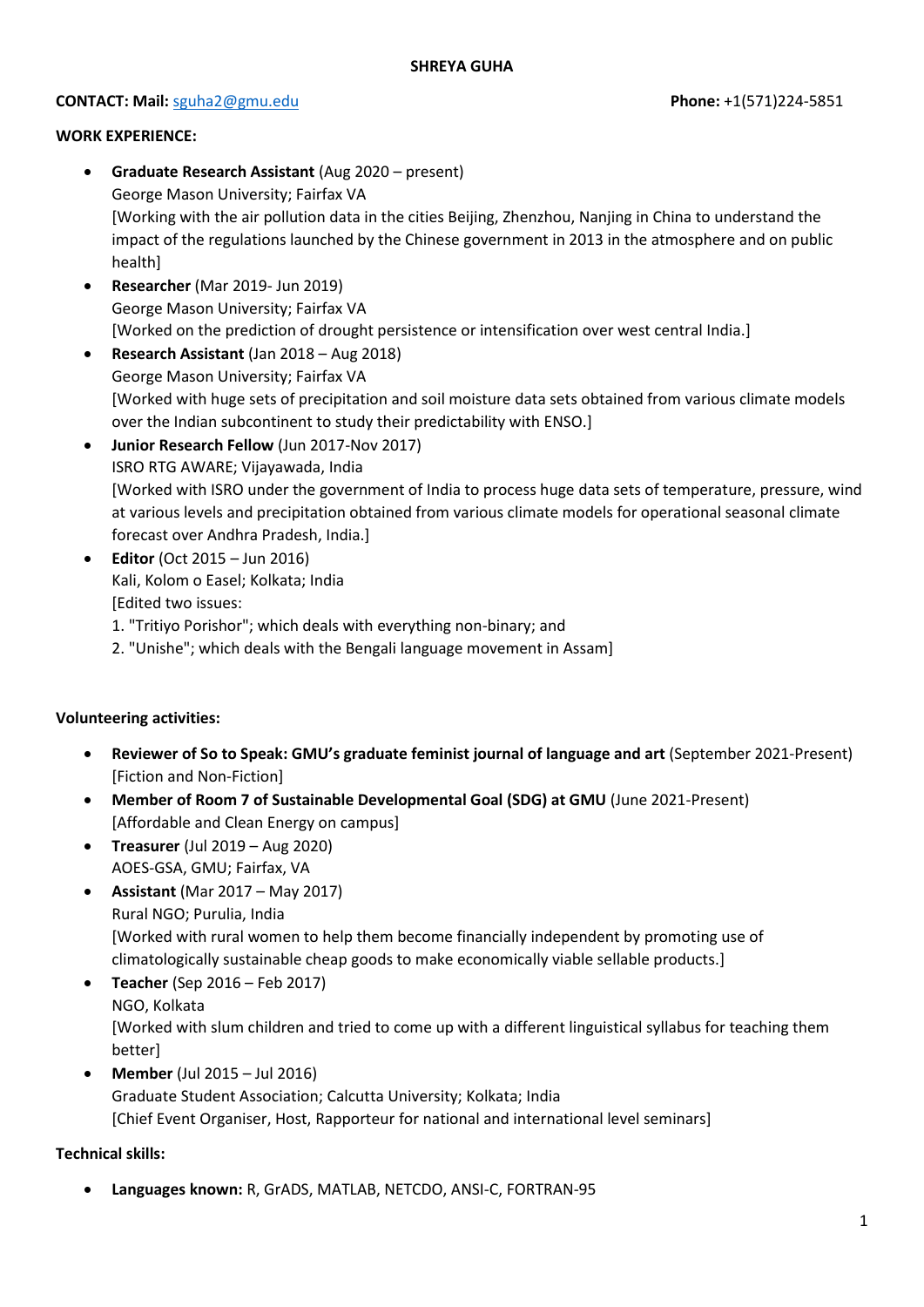- **Operating Systems:** Windows, Linux
- **Software:** MS Office, ENVI, ARCGIS, Winrar, Panoply
- **Others:** Plotting and analysis of Tephigrams and weather maps; Postprocessing and interpretation of multispectral, hyperspectral, IR and visible band images obtained from satellites, RADARs and LiDARs; Handling spatial data, different map projections, mapping and presenting GIS data, map overlay, geoprocessing, spatial joins, queries, attribute data, basic ArcPy; Numerical Analysis and Analysing simulation of climate models.

#### **Academic Projects:**

• **PM2.5 variability with meteorology from reanalysis and ground-based monitors across locations (Jun-Aug 2021, to be presented at CMAS 2021)**

[Air pollution is one of the most important eco-environmental problems throughout the world and its concentrations are sensitive to both source emission levels and meteorological fluctuations. The purpose of this study is to identify differences in covarying meteorological factors between reanalysis and observed meteorological data sets across locations such that more effective and integrated air quality policies can be drafted in the future. We utilize two approaches to quantify the effects of ground-based observed (from National Climatic Data Center [NCDC]) and reanalysis model values (taken from Climate Forecast System version 2 [CFSv2]) of meteorological variables on PM<sub>2.5</sub> emission levels (downloaded from AirNow Beijing and the US Environmental Protection Agency [EPA]website) for the years 2011 to 2020 for the cities Beijing, China and Washington DC, USA. We consider temperature, precipitation, relative humidity, wind speed & direction at 2m above ground level and planetary boundary layer height. The first approach applies Kolmogorov-Zubrenko filters and linear regression models to study longterm, seasonal, and short-term components of the pollutant signals and its meteorological components. The second approach applies general additive models to quantify relationships between meteorology and PM2.5 fluctuations at the given locations with the two different sets of meteorological data. We perform a holdout analysis to evaluate the predictive performances of all models. In Beijing, reanalysis meteorological data show very weak relationships with PM2.5 concentrations, whereas the observed data are very significant for the short-term scale, with the average daily  $PM_{2.5}$  increasing by 1µg m<sup>-3</sup> per ~3.5°C average temperature increase. In continuing analysis, we are comparing the results between Beijing and Washington, DC.]

- **How is air pollution deteriorating water quality of the river Yamuna at Delhi, India? (Jan-May 2021)** [River Yamuna is one of the principal rivers of northern India and in November 2019, it made international headlines following Diwali/Deepavali, a national festival, when the river was covered with toxic foam in the capital city of Delhi. For the current study, we have considered the time frame of January 2015-February 2020. As foam is quite difficult to quantify, a foaming factor is constructed following the foaming index as per Ruzicko et al. (2009). Kolmogorov-Zubrenko filters are applied to find the annual, seasonal and shortterm pollutant variations and the meteorological fluctuations. The main meteorological variables studied are temperature and wind. Other pollutants studied are P, NH3, SO4 and total dissolved solids (TDS). Biological implications of the foaming incidents are also evaluated using the Biological Oxygen Demand (BOD). It was found that, other than PM2.5, SO4 also consisted significantly to foam formation in the short-term scale, with significant help from meteorological variables. But, however, for the marine life, for the short-term scale, it was not the PM2.5 rather the TDS and the SO4 which were the most significant.]
- **Case Study: Why isn't there any policy to restrict growing air pollution in India?** (Sep-Dec 2020) [India is the third most polluted country in the world in terms of air as of 2019, with its capital Delhi being the most polluted capital of the world, with an average yearly emission of 113.5 particulate matter (PM) 2.5. Out of the 30 most polluted cities of Asia, 22 are situated in India. Previously, India has adapted several international and national climate policies to protect the environment. Currently, India is not a part of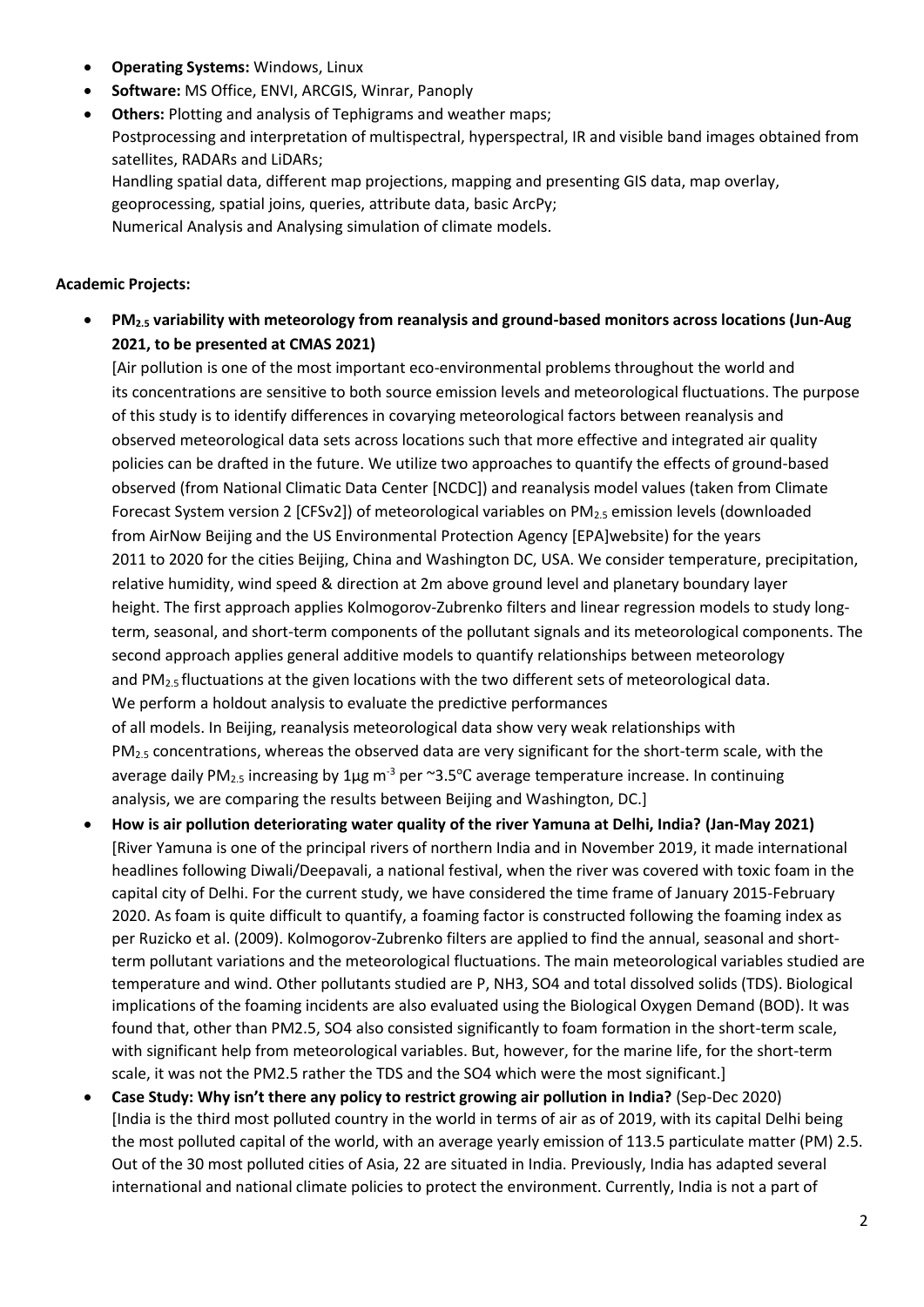COP25 and its National Clean Air Program (2017) lacks detailed planning. Out of the several sources of air pollution in India, this case study focusses on vehicular transportation in Delhi and the even-odd scheme adapted in December 2015 to curb it. We have provided alternative solutions to restrict urban air pollution resulting from vehicles and compared the solutions with China, Mexico and Europe. The most persistent problems for evidence-based policymaking in India came with the relevant subjects being nascent there, with the lack of infrastructure in terms of data and tools, lack of experts in committee of science policy and the nonchalance of media and the general public when it came to environmental issues. We have also provided some recommendations regarding how the government can choose to combat these problems.]

• **Using an Improved Coupling Drought Index to predict the persistence of meteorological drought over West central India** (June 2019- Aug 2020)

[The objective of this study is to investigate the role of the atmospheric boundary layer (ABL) and hence, roles of evaporation and convection in the process of intensification or persistence of meteorological droughts in west central India. The reason of choice of this region is that it is seen to be statistically significant in terms of spatial extent of droughts from 1951-2010. Although local geographic factors influence rainfall in this region, the main source of precipitation is the Southwest monsoons during the months of June, July, August and September (JJAS); which are affected by the tropical sea surface anomalies; and hence by El Nino/Southern Oscillation (ENSO), Indian Ocean Dipole (IOD) and other synoptic systems (like monsoon depressions) which are due to the dynamical instabilities of the mean circulation. These affect the slowly changing variable soil moisture; the soil moisture anomalies then affect the summer rainfall. However, most of the land-atmosphere coupling studies conducted earlier over India ignore the role of the ABL which controls the major thermodynamics and dynamical circulations. Hence, here we try to apply the concept of coupling drought index (CDI) during the periods of monsoon onset (March, April, and May [MAM]) over the entire spatial extent over the time-period of 1979-2010; when the atmosphere represents somewhat transitional coupling conditions, to identify regions of dry and wet coupling regions. Here, however, while testing the normality of the soil moisture anomaly curves, we have replaced the Kolmogorov-Smirnov Test with the Anderson-Darling test to build an improved CDI to gain more accuracy and sensitivity. Thereby, it is expected to predict whether drought will persist, intensify, or recover over the study region. The results from the developed index indicated that the drought conditions would neither intensify nor recover over the study region for the year 2011 and would continue to persist as it was for the past three decades. The observations validate this result.]

- **Small steps to promote effective drought management in SW India** (April May 2020) [The objective of this study is to communicate science properly with the landlords, peasants and NGOs operating in the drought affected Southwestern region of India; such that, agriculture can be carried out in a much more sustainable way over the area. Switching to food crops like barley, wheat etc that can grow on dry soils instead of water intensive cash crops like sugarcane should be beneficial for the environment as well as for the collective financial profit for landlords and peasants farming in drought intensive areas.]
- **Using Remote Sensing Techniques to analyse vegetation loss due to Forest fires in Bandipur, India during February, 2019** (Mar 2019 – May 2019)

[In February 2019, massive forest fires broke out in numerous parts of the Bandipur National Park; which is a tropical dry forest located at the intersection of the Deccan Plateau and the Western Ghats mountain range. The fire damaged approximately about 10,000 acres of forest area in Bandipur itself; damaging ecology there; and had spread to other regions as well. This study aims to use satellite sensor imagery in combination with spatial analysis as provided by Geographical Information System platforms to monitor and analyse the implications of the forest fires in terms of change in landscape by taking into consideration the factors of vegetation profiles. The spectral profiles of different vegetation indices are compared before and after the incident to look at the changes in diversity in flora and land use in the forest. The damaged area is then calculated using various algorithms.]

• **Airframe Icing as an effect of tropopause level rise and ways to combat it** (Jul 2017 – Sep 2017) [Presented at AeroMetSci-2017; organized by WMO; Toulouse; France; November 2017 Poster link[: https://www.wmo.int/aemp/sites/default/files/Poster\\_Guha\\_Session\\_3\\_AeroMetSci-2017.pdf\]](https://www.wmo.int/aemp/sites/default/files/Poster_Guha_Session_3_AeroMetSci-2017.pdf)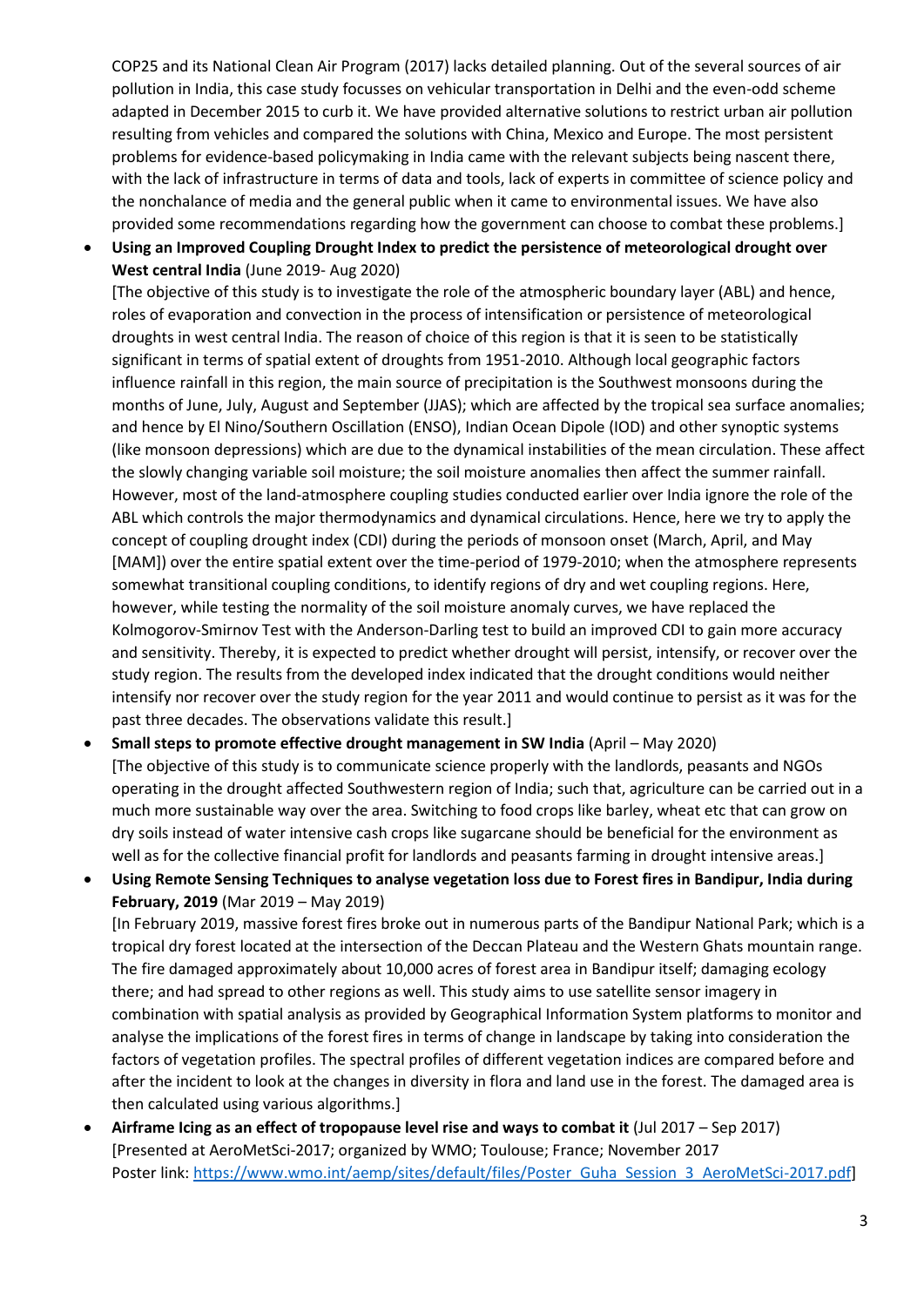• **Simulation of Synoptic features during monsoon onset over GWB, India with Dynamic Coupled Model – CFSv2** (Jul 2015 – Jul 2016)

[The aim of this study is to examine the performance of the Climate Forecast System version 2 (CFSv2) in simulating the variability associated with the propagation of Bay of Bengal (BOB) branch of summer monsoon system till the onset over Gangetic West Bengal (GWB), India. The skill of the coupled model is examined for the years 2011 to 2015 individually with tropospheric temperature (TT) (600-200 hPa), sea surface temperature (SST), mean sea level pressure (MSLP), winds at 850 and 500 hPa pressure levels and rainfall. The CFSv2 coupled model has been able to capture the position / variation during the onset however, the model has not been able to estimate the intensity in some occasions. The result shows that the model slightly overestimates the tropospheric temperature and pressure gradients.] [Results presented in an oral presentation in the International Workshop on Climate Extremes: Observation, Analysis and Modelling (INTCOAM-2017), 2017]

# **Education:**

|  | PhD in Civil and Infrastructure Engineering (Aug 2020- present) | GPA: 3.89/4.00     |
|--|-----------------------------------------------------------------|--------------------|
|  | George Mason University; Fairfax, VA                            |                    |
|  | MS in Earth System Science (Jan 2018- Aug 2020)                 | GPA: 3.56/4.00     |
|  | George Mason University; Fairfax, VA                            |                    |
|  | MSc in Atmospheric Science (Aug 2014 – Jul 2016)                | GPA: 5.086/6.00 or |
|  | University of Calcutta; Kolkata, India                          | 3.38/4.00          |
|  | <b>BSc in Mathematics (Hons), Physics, Statistics</b>           |                    |
|  |                                                                 |                    |

University of Calcutta; Kolkata; India

**Courses taken:** Environmental Engineering Systems, Research Methods in Civil Engineering, Evidence-based Policy making, Air Pollution Formation and Control, Water Quality;

Physical Climate System, Numerical Simulation in Weather Systems, Atmospheric Dynamics, Physical and Dynamical Oceanography, Geospatial Science Fundamentals, Land-Climate Interactions, Remote Sensing, The Lithosphere, Geographic Information System, GGS Colloquium, Climate Dynamics Seminar;

Synoptic Meteorology, General Climatology, Air Pollution and Atmospheric Chemistry; Cloud Physics and Atmospheric Electricity; Meteorological Instrumentation and Observation; Atmospheric Data Analysis; Seismology, geophysics and geodesic; Upper Atmospheric Dynamics; Agro & Hydro Meteorology; Introduction to Global Modelling; Atmospheric Weather Extremes.

## **Grants, Scholarships and Medals:**

- **2016:** Awarded Silver Medal for ranking 2<sup>nd</sup> in MSc in Atmospheric Science in University of Calcutta
- **2017-18:** Graduate Tuition Grant Spring awarded by George Mason University (GMU)
- **2018-19:** Graduate Scholarship Spring awarded by GMU
- **2020-21**: Stay Mason Student Support Fund awarded by GMU
- **2020-21**: Graduate Tuition Grant Spring awarded by GMU

## **Hobbies and Extracurricular Activities:**

- **Creative Writing, translating, blogging** [Latest publication: Translated a short story of Jeffrey Whitmore from English to Bengali for February "Book Fair" issue of a little magazine based in Kolkata. Irregularly blogs in Bengali at [https://shreyarkherorkhata.wordpress.com/\]](https://shreyarkherorkhata.wordpress.com/)
- **Travelling** [Recent trips in 2019 summer include cheap visits to Armenia and NYC]